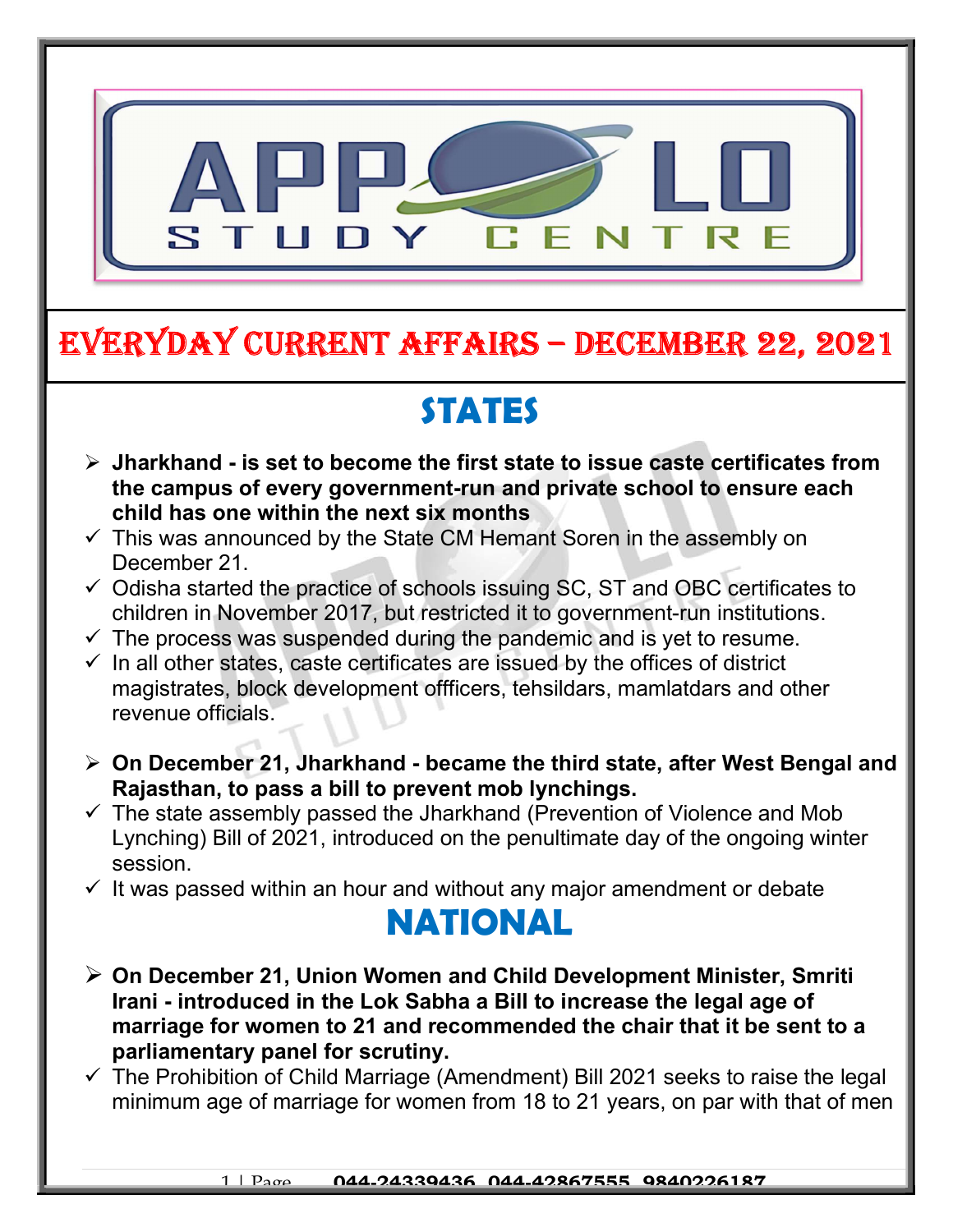- $\checkmark$  The Bill that seeks to amend the Prohibition of Child Marriage Act, 2006 was later referred by the Lower House to a parliamentary panel for further scrutiny by a voice vote.
- $\checkmark$  After examining the bill, the panel will present its recommendations before Parliament.
- $\checkmark$  The draft legislation seeks to amend seven personal laws the Indian Christian Marriage Act; the Parsi Marriage and Divorce Act; the Muslim Personal Law (Shariat) Application Act; the Special Marriage Act; the Hindu Marriage Act; Hindu Minority and Guardianship Act and the Foreign Marriage Act
- $\checkmark$  On December 15, the Union Cabinet had given in-principal approval to the proposal to increase women's legal marriageable age.
- $\checkmark$  The approval was granted on the basis of the recommendations received by Niti Aayog last December from a task force headed by Jaya Jaitly, former president of the Samata Party
- $\checkmark$  The task force was set up by the Women and Child Development Ministry in June 2020 to examine "matters pertaining to the age of motherhood, imperatives of lowering MMR (Maternal Mortality Rate), improvement of nutritional levels and related issues".
- $\triangleright$  On December 21, Rajya Sabha passed a bill to link electoral roll data with the Aadhaar ecosystem through voice vote
- $\checkmark$  The Election Laws (Amendment) Bill, 2021, which was passed in Lok Sabha on December 20, seeks to weed out fake and bogus voters from electoral rolls
- $\checkmark$  It would also make transfer and deletion of voters' names easier.
- $\checkmark$  The Bill seeks to allow electoral registration officers to seek Aadhaar number of people who want to register as voters "for the purpose of establishing the identity".
- $\checkmark$  Law Minister Kiren Rijiju said the linking of electoral rolls to Aadhaar number is only voluntary and not compulsory.
- $\triangleright$  The construction of the last unit (No. 6) of the Kudankulam nuclear power plant (KNPP) in Tamil Nadu's Tirunelveli district - was officially launched on December 20 with the first-concreting of the foundation slab of the reactor building
- $\checkmark$  This was announced by state-run Russian nuclear energy corporation Rosatom on December 21
- $\checkmark$  The Unit-6 is the last of the six reactors of 1,000MW capacity each being built by PSU Nuclear Power Corporation of India Ltd (NPCIL) in collaboration with Russia.
- $\checkmark$  Currently, power units' No. 1 and 2 are operating at the capacity established by the operation schedule.
- $\checkmark$  Power units 3 & 4 and 5 & 6 are being constructed under AES-92 design with VVER-1000 (V-412) reactor type and the most up-to-date safety requirements of IAEA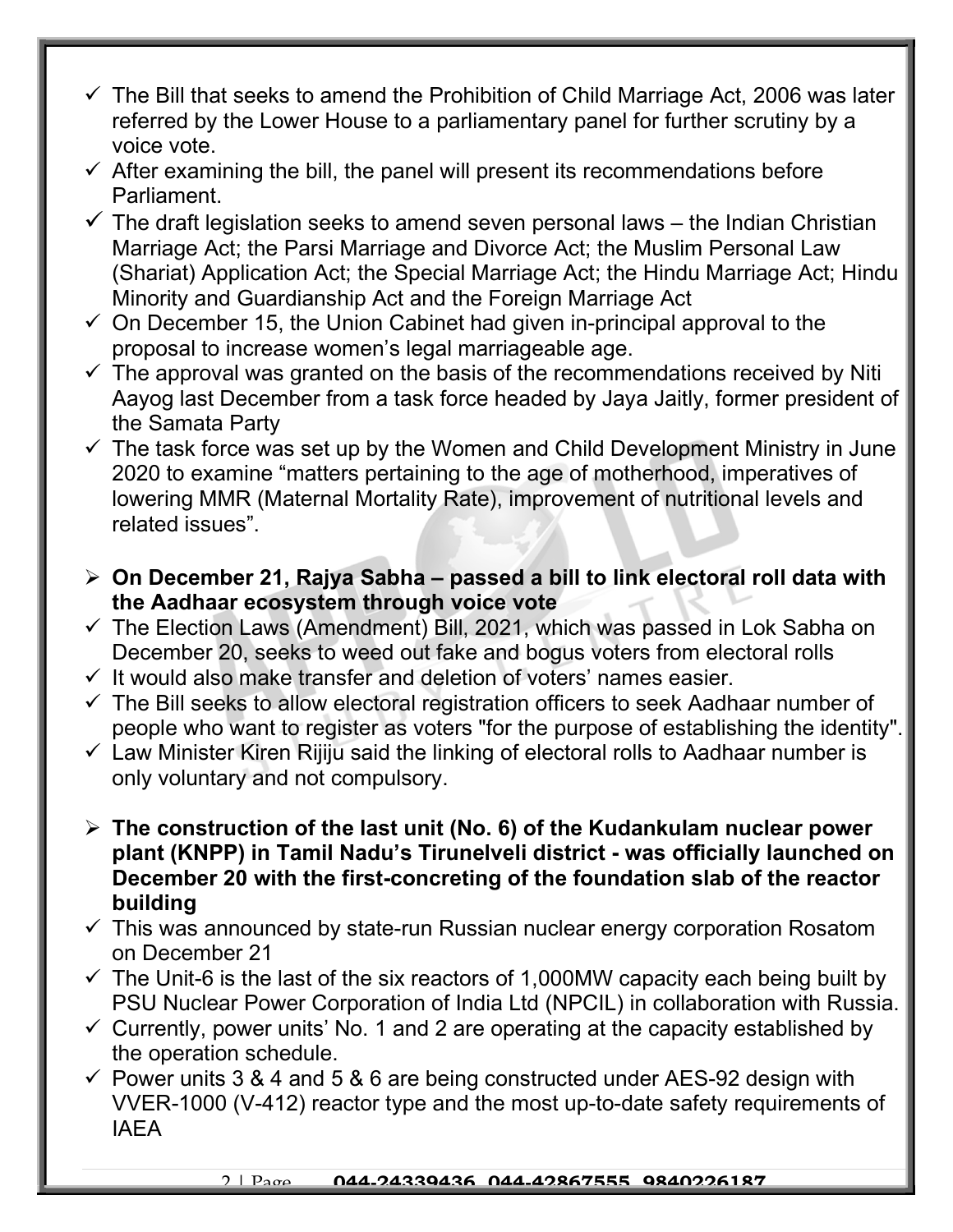- $\triangleright$  On December 21, the Centre released standard operating procedures (SOP) for use of Unmanned Aerial Vehicles (UAVs) in pesticide application for crop protection, and for spraying soil and crop nutrients.
- $\checkmark$  The SOP carries dos and don'ts for its use and emergency handling plan
- $\checkmark$  In recent times, multiple use of drones in farming operations being explored in different states
- $\checkmark$  The SOP for drone regulation for pesticide application covers important aspects like statutory provisions, flying permissions, area distance restrictions, weight classification, over-crowded areas restriction, drone registration, safety insurance, piloting certification, operation plan, air flight zones and weather conditions.

### DEFENCE

 $\triangleright$  The Indian Air Force (IAF) - is deploying the first squadron of the S-400 air defence missile system in the Punjab sector.



- $\checkmark$  Parts of the Russian surface-to-air long-range missile system had started reaching India earlier this month and the unit is expected to be operationalized in the next few weeks
- $\checkmark$  The S-400 air defence system was contracted for by India in a deal worth around ₹35,000 crore and five squadrons would be provided to India for tacking air threats from up to 400 km.
- $\checkmark$  The S-400 missile defence system is equipped with four different missiles which can engage enemy aircraft, ballistic missiles, and AWACS planes at 400 km, 250 km, the medium-range 120 km and the short-range 40 km
- $\checkmark$  The US, which is also India's main defence partner, had expressed its disapproval towards the S-400 missile deal
- $\checkmark$  However, India contended that the negotiations began years before Countering America's Adversaries Through Sanctions Act (CAATSA) was enacted
- $\checkmark$  A purchase agreement for the deal was signed in 2015 and a deal worth \$4.5 billion was finalised in 2018.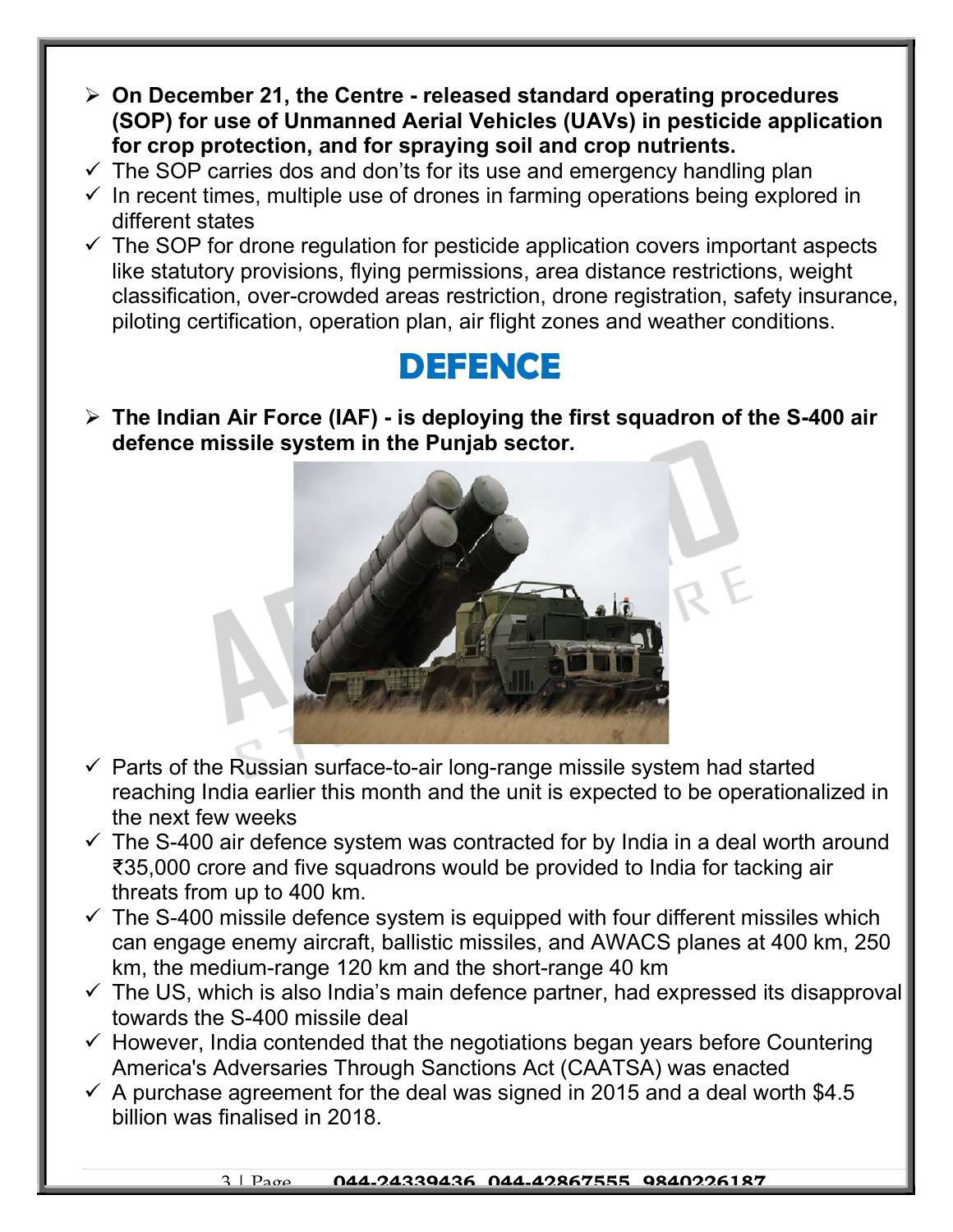# NATIONAL DAY

#### $\triangleright$  National Mathematics Day - December 22



- $\checkmark$  The National Mathematics Day is observed in India every year on December 22 in honour of birth anniversary of mathematical genius Srinivasa Ramanujan (1887- 1920).
- $\checkmark$  The day marks the importance of mathematics in our life and encourages people to develop self-learning and rationale skills.
- $\checkmark$  Ramanujan was born on December 22, 1887, in Tamil Nadu's Erode district
- $\checkmark$  He had enrolled in Madras' Pachaiyappa College at the age of 14 and won a scholarship to study at Kumbakonam's Government Arts College at the age of 17.
- $\checkmark$  In 1912, Ramanujan started working as a clerk in the Madras Port Trust
- $\checkmark$  At the age of 26, Ramanujan was invited to the University of Cambridge for his statements on 120 mathematical theorems on infinite series, continued fractions, improper integrals and number theory.
- $\checkmark$  Ramanujan received his Bachelor of Science (BSc) degree from Cambridge in 1916 and went on to publish several brilliant papers on his subject with the help of Professor GH Hardy of Trinity College, Cambridge University
- $\checkmark$  He was elected to the London Mathematical Society in 1917 and returned to India in 1919
- $\checkmark$  The mathematician went on to become the first Indian to be elected a Fellow at Trinity College and was also the youngest Fellow of Royal Society in London for his work on Elliptic functions and theory of numbers.
- $\checkmark$  Former Prime Minister Manmohan Singh had in 2012 announced December 22 as National Mathematics Day, while paying tribute to Ramanujan in Chennai.
- $\checkmark$  Singh's announcement had come during his visit to the Madras University on Ramanujan's 125th birth anniversary.
- $\checkmark$  The life of this exceptionally gifted mathematician was portrayed by British-Indian actor Dev Patel in 2015 film 'The Man Who Knew Infinity'